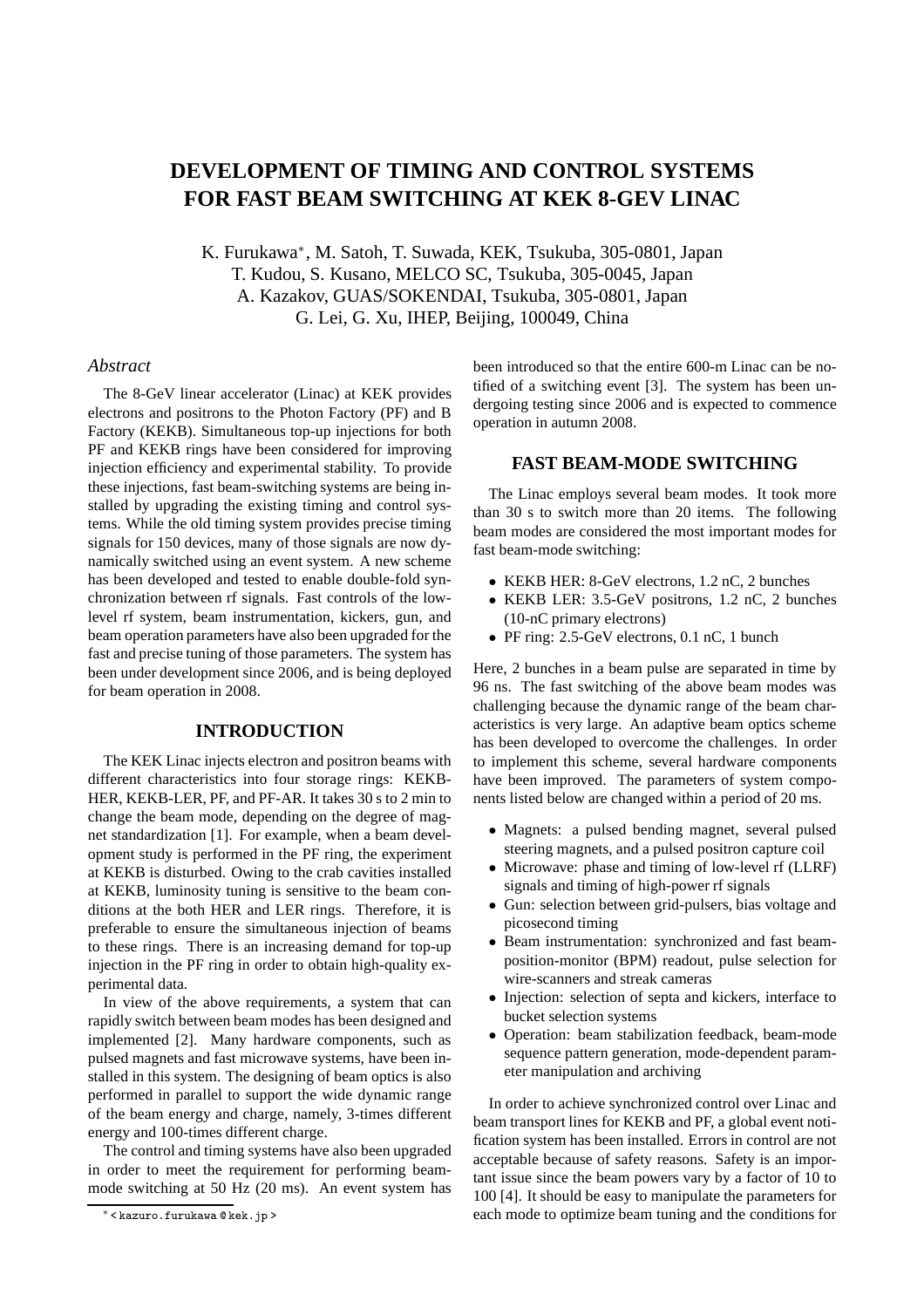physics experiments. The easy manipulation of parameters for several beam modes is almost equivalent to building of several virtual accelerators.

## **EVENT NOTIFICATION SYSTEM**

In the old system, beam modes were broadcast through two mechanisms. Four separate cables were connected to important control stations in order to broadcast four independent pulse characteristics: beam existence and the synchronized beam measurement. Detailed information was transferred using standard control features through control networks. Timing signals were transferred to 15 timing stations through a coaxial cable, which transmitted a 50-Hz pulse and a 571-MHz clock signal [5].

When the beam mode was changed, more than 500 parameters were changed. The switching took over 30 s mainly because many magnets had to be standardized.

The series-230 event system that was developed for Diamond light source was introduced in the new event notification system [6]. In this event system, an event generator (EVG230) is installed at the central station and event receivers (EVR200/EVR230RF) receive information through optical fibers. Each EVR can provide the following:

- A sequence of programmed events in a pulse
- A regenerated clock signal (in our case, 114.24 MHz)
- Up to 14 delayed timing signals (with a precision of less than 10 ps)
- Shared data buffer up to 2 k-bytes

Since the signals are transmitted using a single fiber connection, the maintenance of the signal quality is expected to be straightforward.



Figure 1: Layout of the new event system.

Figure 1 shows 11 EVRs installed along the Linac. These EVRs are believed to be sufficient for the control of three beam modes. Seven of these EVRs are located close to the existing timing stations, whose functionalities will be taken over by those EVRs. Consequently, the number of components in the system will reduce since an EVR can generate 14 precise delayed timing signals. Thus, most of the remaining old timing stations will be replaced by EVRs in the near future. Some devices such as streak cameras require high timing precision. For this purpose, a precise re-synchronization module is being developed.

The event rate is chosen to be 114.24 MHz, which is identical to the frequency of the first sub-harmonic buncher and  $1/25^{th}$  of the main Linac frequency. The rf signal of 114.24 MHz is fed into the EVG230 and used to transfer events and other data to EVRs that are arranged in a star-like topology. Most of the EVR stations are connected through fan-out modules with multi-mode optical fibers that were laid more than 10 years ago. Some of further EVR stations are connected with single-mode optical fibers; small-form-factor pluggable (SFP) modules were replaced at the fan-out modules and EVRs.

The EPICS driver software is used and is extended to support the new features of the series-230 system. The CPU and the operating system of the VME computers for EVG/EVR are MVME5500 and VxWorks-5.5.1, respectively. This combination was chosen to satisfy the requirements of real-time operation of the system.

## **BEAM-MODE PATTERN GENERATION**

Approximately 50 event codes have been defined so far. Some of them directly correspond to one of the beam modes, while some others correspond to a component of the accelerator equipment. A beam pulse is generated every 20 ms, and it is accompanied by a sequence of several event codes. The codes contain information on at least one event related to the beam mode of the present pulse and that of the next pulse. Some event codes received at an EVR station trigger the EPICS software to control the equipment connected to it.

Some of the equipment can respond to 50-Hz controls. However, other equipment responds to a restricted set of pulses. The beam-pulse request from each ring depends on the beam conditions and experimental conditions in the ring. Thus, the design and arbitration of the beam-mode train pattern is a complex task.

Since the modification of the software on the EVG system may interrupt the beam operation, it was decided to generate the pattern using a separate program. The present pattern generation scheme has been implemented using a scripting language in order to enable rapid prototyping.

| Pulse <sub>1</sub> | Pulse <sub>2</sub>                                       | Pulse 3 | Pulse <sub>n</sub> |
|--------------------|----------------------------------------------------------|---------|--------------------|
|                    | Beam Mode 1   Beam Mode 2   Beam Mode 3      Beam Mode n |         |                    |

Figure 2: Beam-mode pulse pattern. A specific beam mode is assigned to each beam pulse, and several event codes accompany each beam mode.

A pattern such as Fig. 2 is designed using the program. The length of the pattern should be less than 500 pulses (10 s), and the pattern can be downloaded into the EVG system at any time. Once a pattern is loaded, it repeats until it is replaced. The new pattern replaces the previous one at the end of the pattern. The EVG system automatically generates an event code sequence following the beam-mode pattern.